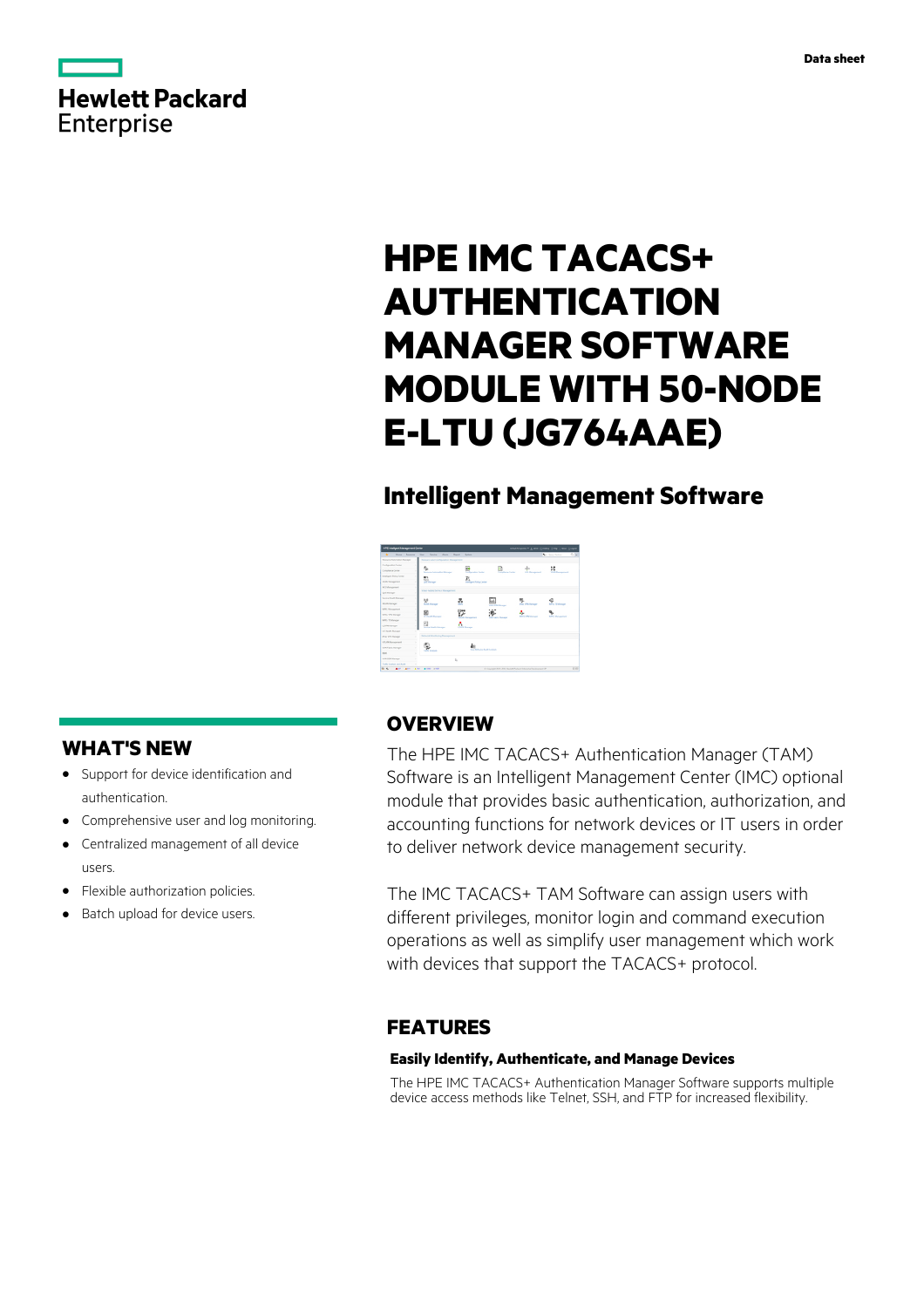Supports multiple identity verification methods including ASCII, PAP, and CHAP for greater security.

Uses unified authentication with a light weight assisted protocol (LDAP) server, Windows domain server, or third-party LDAP enabled email system.

Executes granular device control of operator privileges for both assigning the operator's operational limits as well as their power to add, change, and remove functions.

### **Easily Manage Users and Log Activities**

The HPE IMC TACACS+ Authentication Manager Software comprehensively monitors users and automatically adds malicious users into a denylist for further monitoring, auditing, and investigation. User information is archived and the user can be deleted.

Leverage group management for device users through multi-administrator management and perform batch operations on users to speed operations and minimize IT management intervention.

Synchronizes device user information from LDAP systems for latest updates.

### **Technical specifications HPE IMC TACACS+ Authentication Manager Software Module with 50-node E-LTU**

| <b>Product Number</b>    | JG764AAF                                                                                                          |
|--------------------------|-------------------------------------------------------------------------------------------------------------------|
| <b>Differentiator</b>    | Electronic delivery of license for HPE IMC TACACS+ Authentication Manager Software Module with 50-<br>node F-I TU |
| <b>Platform required</b> | HPE Intelligent Management Center Enterprise Software<br>HPE Intelligent Management Center Standard Software      |
| <b>Technical notes</b>   | See the HPE IMC Standard or Enterprise Platform data sheet for the required software environment.                 |